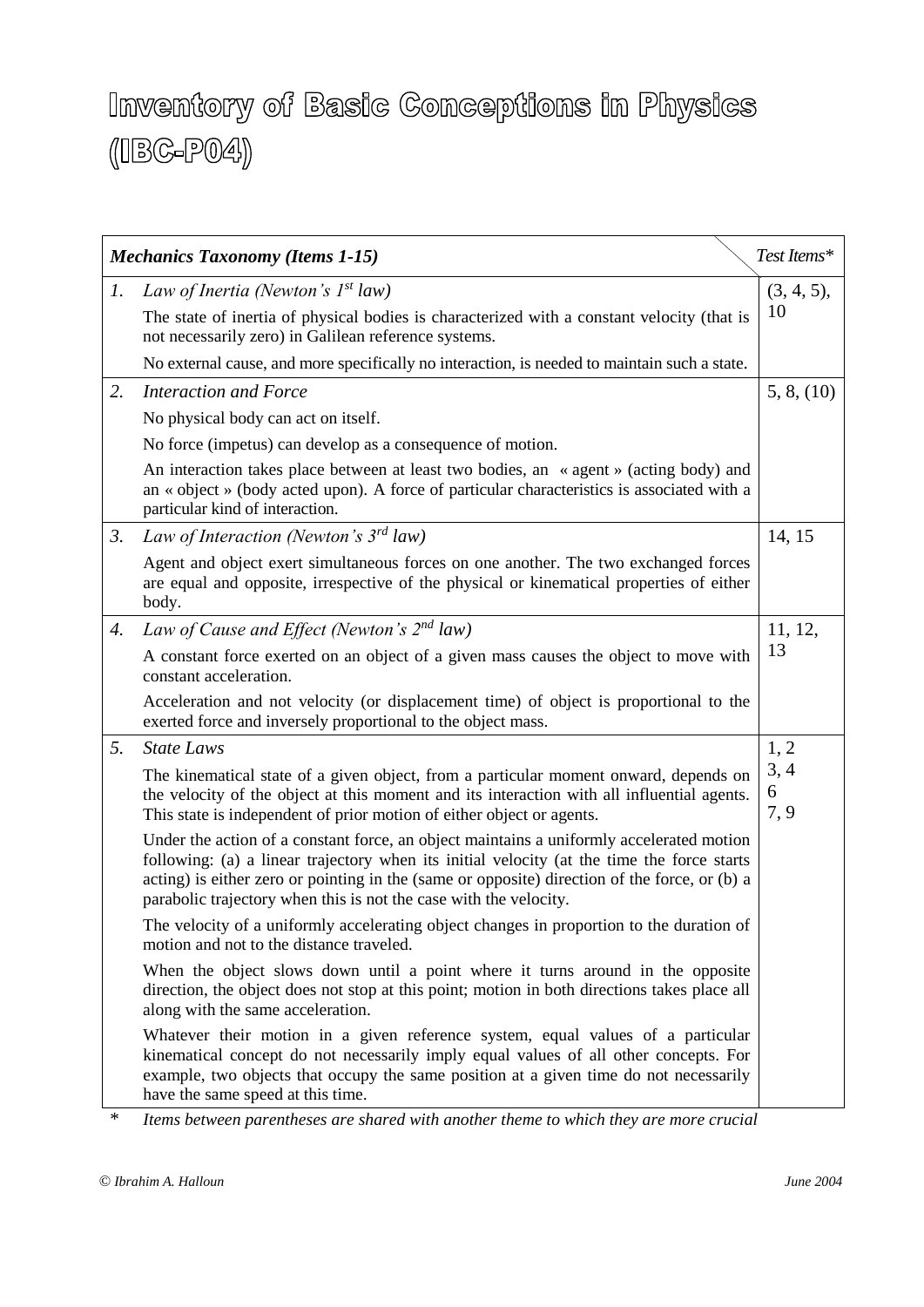

| DC Circuits Taxonomy (Items 16-30)<br><b>Test Items</b> |                                                                                                                                                                                                                                                                                                                                                                                                                                                                                                  |               |  |
|---------------------------------------------------------|--------------------------------------------------------------------------------------------------------------------------------------------------------------------------------------------------------------------------------------------------------------------------------------------------------------------------------------------------------------------------------------------------------------------------------------------------------------------------------------------------|---------------|--|
|                                                         | 1. Interaction and Electric Potential Difference                                                                                                                                                                                                                                                                                                                                                                                                                                                 |               |  |
|                                                         | A generator does not interact with an electrical load unless the two constitute, or<br>are part of, a closed circuit.                                                                                                                                                                                                                                                                                                                                                                            | 16            |  |
|                                                         | In a steady state, the role of a DC battery is to maintain a constant epd U between<br>its ends, not a constant potential V.                                                                                                                                                                                                                                                                                                                                                                     | 22            |  |
|                                                         | 2. Causal Law: Ohm's law                                                                                                                                                                                                                                                                                                                                                                                                                                                                         |               |  |
|                                                         | A constant epd U, and not a constant potential V, between two points of a closed<br>circuit causes the flow of a constant electric current I between these two points.<br>The current I is proportional to the epd U and inversely proportional to the<br>resistance R of any load connected between these two points.                                                                                                                                                                           | 18, 19        |  |
|                                                         | 3. Composition / Conservation Laws (for simple series and parallel circuits)                                                                                                                                                                                                                                                                                                                                                                                                                     |               |  |
|                                                         | Kirchhoff's loop rule (Conservation of Energy): The algebraic sum of epds across<br>all elements of a circuit loop is zero.                                                                                                                                                                                                                                                                                                                                                                      | 27            |  |
|                                                         | Kirchhoff's node rule (Conservation of Charge): The algebraic sum of all currents<br>at a given node (or junction) in a circuit is zero                                                                                                                                                                                                                                                                                                                                                          | 28            |  |
|                                                         | 4. State Laws                                                                                                                                                                                                                                                                                                                                                                                                                                                                                    |               |  |
|                                                         | The resistance of a conducting wire depends of the material it is made of, its<br>length and its cross-sectional area.                                                                                                                                                                                                                                                                                                                                                                           | 17            |  |
|                                                         | A number of electrical loads are said to be connected in series with a generator<br>when the epd across all loads, which may not be necessarily the same across each,<br>add up to the epd between the generator terminals. In a steady state, the same<br>electric current flows in all loads in series, and this irrespective of the apparent<br>topology or order of the loads in the circuit. However, the bigger the number of<br>electrical loads in the circuit, the smaller the current. | 20, 23,<br>25 |  |
|                                                         | A number of loads are said to be connected in parallel with a generator when the<br>same epd, equal to the epd between the generator terminals, exists between the<br>ends of each load. In a steady state, the same epd, but not necessarily the same<br>current, is maintained between the ends of all loads in parallel, and this<br>irrespective of the apparent topology, number or order of the loads in the circuit.                                                                      | 21, 24,<br>26 |  |
|                                                         | If one of the loads breaks down and results in an open circuit, all other loads in<br>series with it will be shut off, whereas those in parallel stay operational.                                                                                                                                                                                                                                                                                                                               | 29, 30        |  |